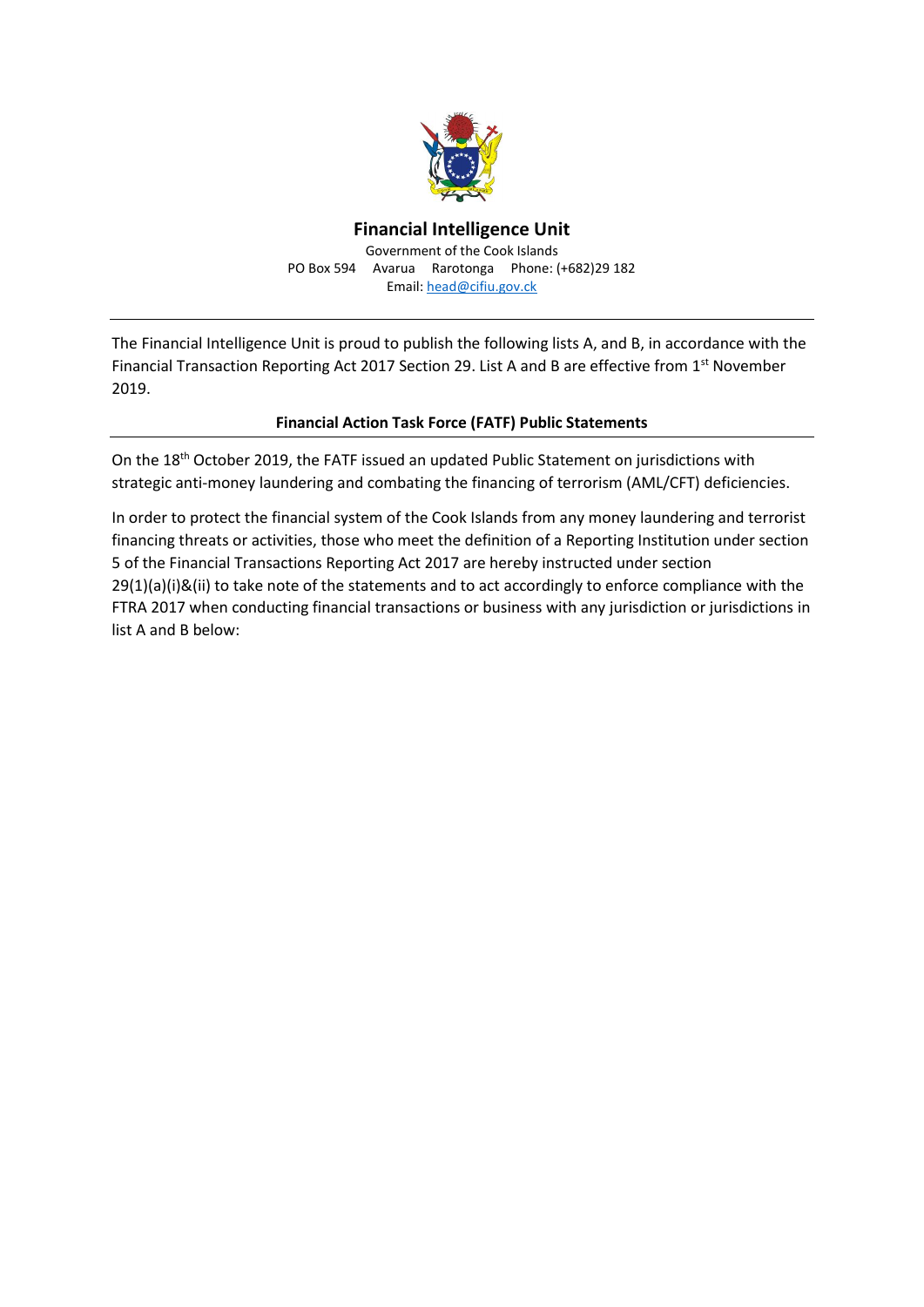## **Jurisdictions that are subject to call for counter measures:**

The FATF statement calls for countries to apply counter-measures to protect the international financial system from the on-going and substantial money laundering and terrorist financing (ML/TF) risks emanating from the following jurisdictions:

| <b>Jurisdiction</b>           | <b>Issuing Body</b> | <b>Warning Type</b>           |
|-------------------------------|---------------------|-------------------------------|
| Democratic 'People's Republic | <b>FATF</b>         | <b>Apply Counter Measures</b> |
| of Korea'                     |                     |                               |

Jurisdiction that are subject to a FATF call on its members and other jurisdictions to apply enhanced due diligence measures proportionate to the risk arising from the jurisdiction:

| <b>Jurisdiction</b> | <b>Issuing Body</b> | <b>Warning Type</b>          |
|---------------------|---------------------|------------------------------|
| Iran                | <b>FATF</b>         | Apply Enhanced Due Diligence |

You can access a full composition of the FATF's findings and recommendations at the following link.

[http://www.fatf-gafi.org/publications/high-risk-and-other-monitored](http://www.fatf-gafi.org/publications/high-risk-and-other-monitored-jurisdictions/documents/public-statement-october-2019.html)[jurisdictions/documents/public-statement-october-2019.html](http://www.fatf-gafi.org/publications/high-risk-and-other-monitored-jurisdictions/documents/public-statement-october-2019.html)